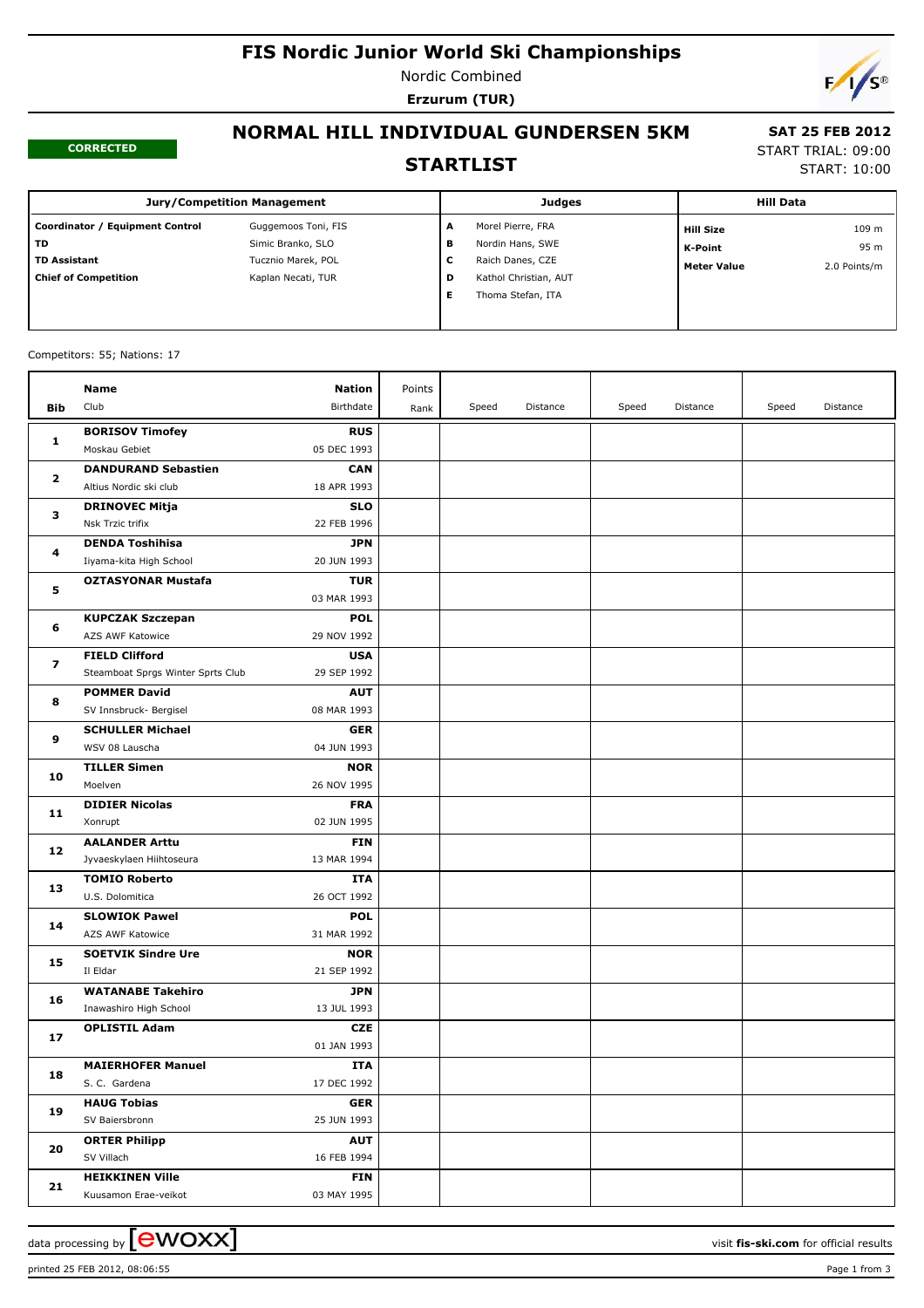# **FIS Nordic Junior World Ski Championships**

Nordic Combined **Erzurum (TUR)**



#### **CORRECTED**

## **NORMAL HILL INDIVIDUAL GUNDERSEN 5KM**

### **STARTLIST**

 **SAT 25 FEB 2012** START TRIAL: 09:00

START: 10:00

|          | Name                                      | <b>Nation</b>             | Points |       |          |       |          |       |          |
|----------|-------------------------------------------|---------------------------|--------|-------|----------|-------|----------|-------|----------|
| Bib      | Club                                      | Birthdate                 | Rank   | Speed | Distance | Speed | Distance | Speed | Distance |
|          | <b>STRAPPAZZON Thomas</b>                 | <b>FRA</b>                |        |       |          |       |          |       |          |
| 22       | Les Contamines montjoie                   | 05 JUL 1994               |        |       |          |       |          |       |          |
| 23       | <b>LYNCH Erik</b>                         | <b>USA</b>                |        |       |          |       |          |       |          |
|          | Steamboat Sprgs Winter Sprts Club         | 09 JUN 1994               |        |       |          |       |          |       |          |
|          | <b>MAH Nathaniel</b>                      | <b>CAN</b>                |        |       |          |       |          |       |          |
| 24       | Altius Nordic ski club                    | 08 SEP 1995               |        |       |          |       |          |       |          |
|          | <b>MAVC Borut</b>                         | <b>SLO</b>                |        |       |          |       |          |       |          |
| 25       | SSK Ljubno BTC                            | 07 MAR 1994               |        |       |          |       |          |       |          |
| 26       | <b>GUBIN Alexey</b>                       | <b>RUS</b>                |        |       |          |       |          |       |          |
|          | Moskau Gebiet                             | 05 SEP 1992               |        |       |          |       |          |       |          |
| 27       | <b>KLIMOV Evgeniy</b>                     | <b>RUS</b>                |        |       |          |       |          |       |          |
|          | Dinamo Perm                               | 03 FEB 1994               |        |       |          |       |          |       |          |
| 28       | <b>KALINICHENKO Vitaliy</b>               | <b>UKR</b>                |        |       |          |       |          |       |          |
|          | Vorokhta Ski School                       | 09 AUG 1993               |        |       |          |       |          |       |          |
| 29       | <b>SINKOVEC Nace</b>                      | <b>SLO</b>                |        |       |          |       |          |       |          |
|          | SSK Alpina Ziri                           | 15 JAN 1992               |        |       |          |       |          |       |          |
| 30       | <b>HEROLA Ilkka</b><br>Puijon Hiihtoseura | <b>FIN</b><br>22 JUN 1995 |        |       |          |       |          |       |          |
|          | <b>WARD Michael</b>                       | <b>USA</b>                |        |       |          |       |          |       |          |
| 31       | Steamboat Sprgs Winter Sprts Club         | 23 DEC 1992               |        |       |          |       |          |       |          |
|          | <b>ZEMAN Martin</b>                       | CZE                       |        |       |          |       |          |       |          |
| 32<br>33 |                                           | 01 JUL 1993               |        |       |          |       |          |       |          |
|          | YAMAMOTO Go                               | JPN                       |        |       |          |       |          |       |          |
|          | Oyama High School                         | 27 JAN 1995               |        |       |          |       |          |       |          |
| 34       | <b>SIMON Tobias</b>                       | <b>GER</b>                |        |       |          |       |          |       |          |
|          | SZ Breitnau                               | 15 AUG 1992               |        |       |          |       |          |       |          |
|          | <b>LIEN Oeystein Granbu</b>               | <b>NOR</b>                |        |       |          |       |          |       |          |
| 35       | Gausdal SI                                | 05 JAN 1992               |        |       |          |       |          |       |          |
| 36       | <b>CIESLAR Adam</b>                       | <b>POL</b>                |        |       |          |       |          |       |          |
|          | AZS AWF Katowice                          | 18 DEC 1992               |        |       |          |       |          |       |          |
| 37       | <b>COSTA Samuel</b>                       | ITA                       |        |       |          |       |          |       |          |
|          | G.S. FIAMME ORO                           | 30 NOV 1992               |        |       |          |       |          |       |          |
| 38       | <b>BUFFARD Hugo</b>                       | <b>FRA</b>                |        |       |          |       |          |       |          |
|          | Les Rousses                               | 12 JUL 1994               |        |       |          |       |          |       |          |
| 39       | <b>REHRL Franz-Josef</b><br>WSV Ramsau    | <b>AUT</b>                |        |       |          |       |          |       |          |
|          | <b>KIRCHHOFER Jan</b>                     | 15 MAR 1993<br>SUI        |        |       |          |       |          |       |          |
| 40       | SC Kriens                                 | 18 SEP 1995               |        |       |          |       |          |       |          |
|          | <b>PASICHNYK Viktor</b>                   | <b>UKR</b>                |        |       |          |       |          |       |          |
| 41       | Kremenets ski school                      | 02 NOV 1992               |        |       |          |       |          |       |          |
|          | <b>ANDERSEN Espen</b>                     | <b>NOR</b>                |        |       |          |       |          |       |          |
| 42       | Lommedalens IL                            | 28 OCT 1993               |        |       |          |       |          |       |          |
|          | <b>HANNON Theo</b>                        | <b>FRA</b>                |        |       |          |       |          |       |          |
| 43       | Bois d Amont                              | 04 JUN 1993               |        |       |          |       |          |       |          |
| 44<br>45 | <b>PORTYK Tomas</b>                       | <b>CZE</b>                |        |       |          |       |          |       |          |
|          |                                           | 06 APR 1996               |        |       |          |       |          |       |          |
|          | <b>KAGA Takuya</b>                        | JPN                       |        |       |          |       |          |       |          |
|          | Akita Hokuyou High School                 | 30 MAR 1994               |        |       |          |       |          |       |          |
| 46       | <b>BARKOV Viacheslav</b>                  | <b>RUS</b>                |        |       |          |       |          |       |          |
|          | Moskau Gebiet                             | 01 JAN 1992               |        |       |          |       |          |       |          |
| 47       | <b>GASIENICA Andrzej</b>                  | <b>POL</b>                |        |       |          |       |          |       |          |
|          | TS Wisla Zakopane                         | 04 NOV 1993               |        |       |          |       |          |       |          |

data processing by **CWOXX**  $\blacksquare$